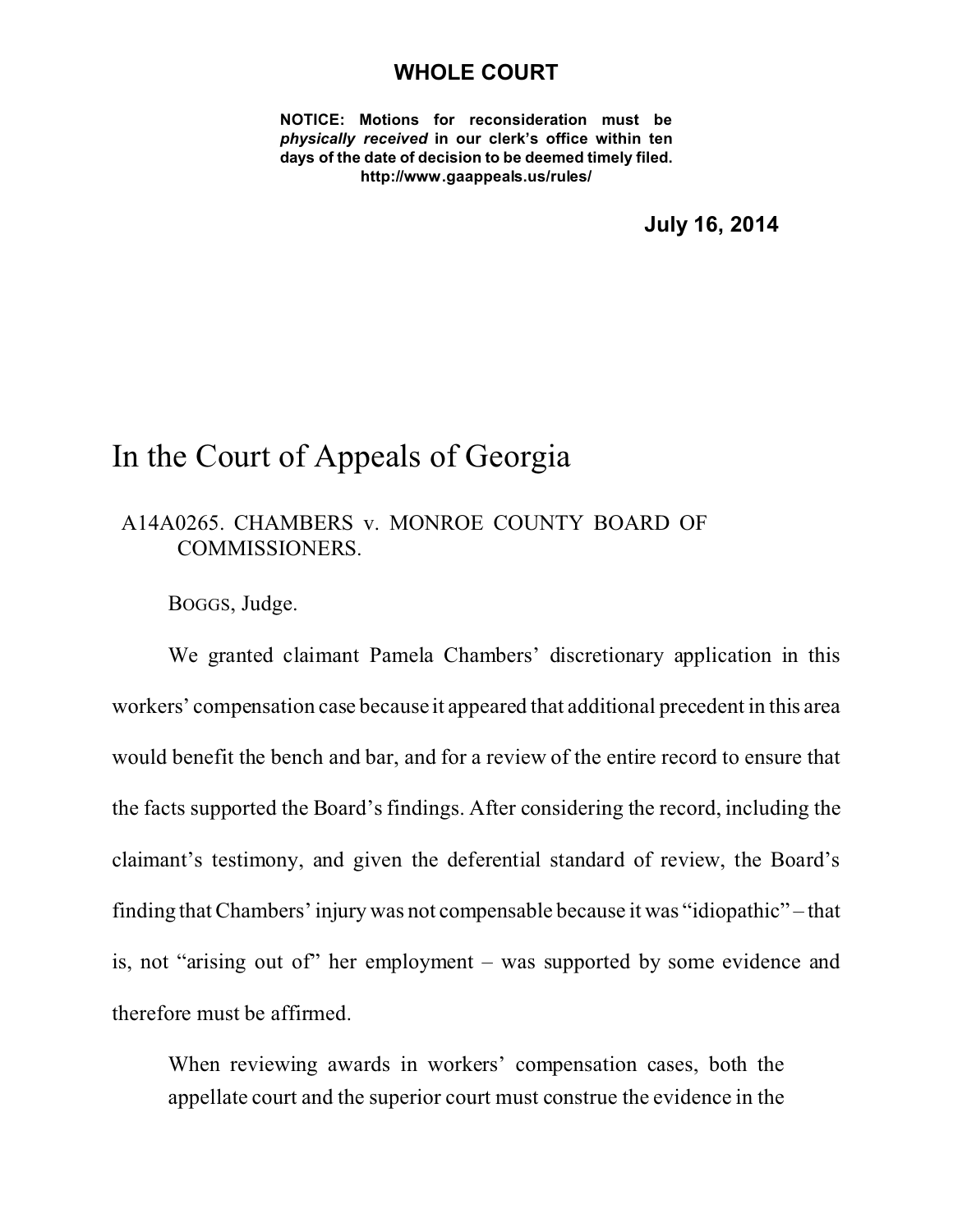light most favorable to the party prevailing before the appellate division of the State Board of Workers' Compensation. It is axiomatic that the findings of the State Board of Workers' Compensation, when supported by any evidence, are conclusive and binding.

(Citation, punctuation, and footnote omitted.) *Medical Office Mgmt. v. Hardee*, 303 Ga. App. 60, 61 (693 SE2d 103) (2010). So viewed, the evidence shows that on January 27, 2012, Pamela Chambers was employed as an firefighter/EMT for Monroe County. After returning from a call to the fire station, she sat down at a desk to complete some paperwork and then remained at the desk watching television. Her supervisor asked her to get up from the desk so that he could use it. When she rose from her chair, Chambers felt and heard a "pop" in her left knee. She continued to work, but as the pain increased she went to the emergency room. She had to have knee surgery and will probably have to have a knee replacement.

The ALJ found the injury compensable on the basis that Chambers was required to be in the location where she was injured and was following her supervisor's orders. The employer appealed, and the Appellate Division vacated the ALJ's award. It found "no evidence that the Employee slipped, tripped, or fell or came in contact with any object or hazard that increased her risk of injury," but that she simply rose from a seated position. The Appellate Division therefore concluded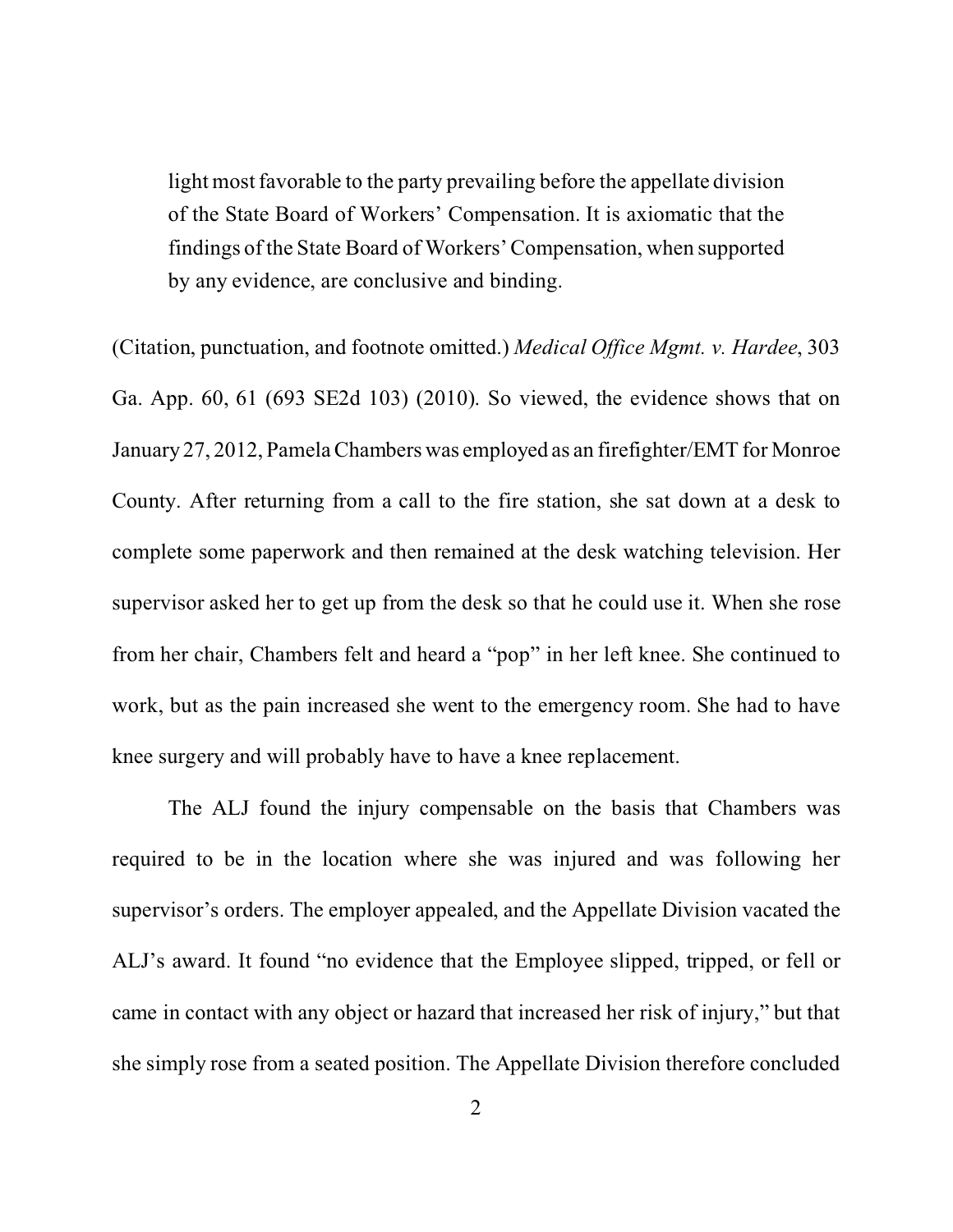that Chambers had failed to show a causal connection between her employment and her injury or that her injury arose out of her employment. The superior court affirmed, noting the deference it was required to give the findings of the Appellate Division, and finding that some evidence in the record supported the award. From this judgment, Chambers appeals.

The legal standard governing whether an injury "arises out of" employment is well established. In *Chaparral Boats, Inc. v. Heath*, 269 Ga. App. 339 (606 SE2d  $567$ ) (2004), a twelve-judge whole court decision<sup>1</sup>, we held:

Where the injury would have occurred regardless of where the employee was required to be located, and results from a risk to which the employee would have been equally exposed apart from any condition of the employment, there is no basis for finding a causal connection between the employment and the injury, and no basis for compensation under the positional risk doctrine. The general rule still applies that the injury does not arise out of the employment where the causative danger is not "peculiar to the work" in a way that causally connects the employment to the injury.

(Citations omitted.) Id. at 343. In *Chaparral Boats*, Heath was walking "at a quicker than normal pace" across her employer's parking lot in order to get to work on time

<sup>&</sup>lt;sup>1</sup>Three judges concurred specially, agreeing with the result but contending that an earlier case need not be overruled. 269 Ga. App. at 349-350.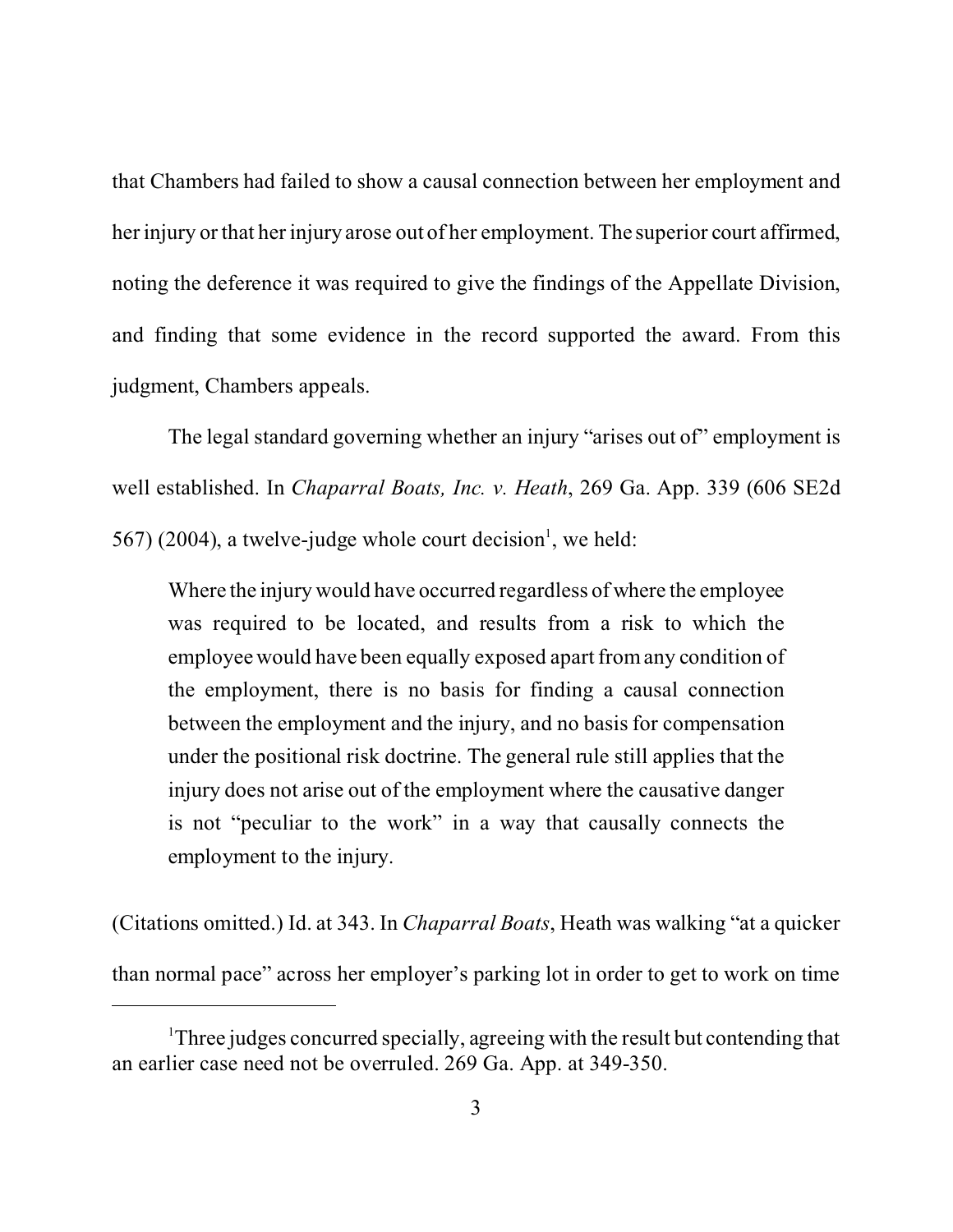when she "felt popping and pain in her left knee." Id. at 339. "[T]he ALJ found upon review of the evidence that Heath's knee injury was not the result of a slip, trip, fall, or contact with any object, and that there was no evidence Heath claimed any particular cause. The evidence showed that, when the knee injury occurred, Heath was simply walking at a pace of her own choosing." Id. at 344 (1). Accordingly, we reversed the superior court's order concluding that the Board erred in denying benefits because the injury did not arise out of Heath's employment. Id. at 348.

Similarly, in *St. Joseph's Hospital v. Ward*, 300 Ga. App. 845 (686 SE2d 443) (2009), a nurse injured her knee when she turned to get a cup of water for a patient. Id. at 846. The Appellate Division found that "the employee was not exposed to any risk unique to her employment by standing and turning, and that, in turning, she did not come into contact with any object or hazard of employment." Id. at 847. Once again, we reversed the superior court for substituting its judgment for that of the Board. Id. at 848 (1).

At the hearing, Chambers testified that she did not get up from her chair in an unusual manner. She offered no testimony to establish any causal connection between her employment and her injury: for example, that the chair or desk configuration caused her to lose her balance or strain to reach a standing position, that a work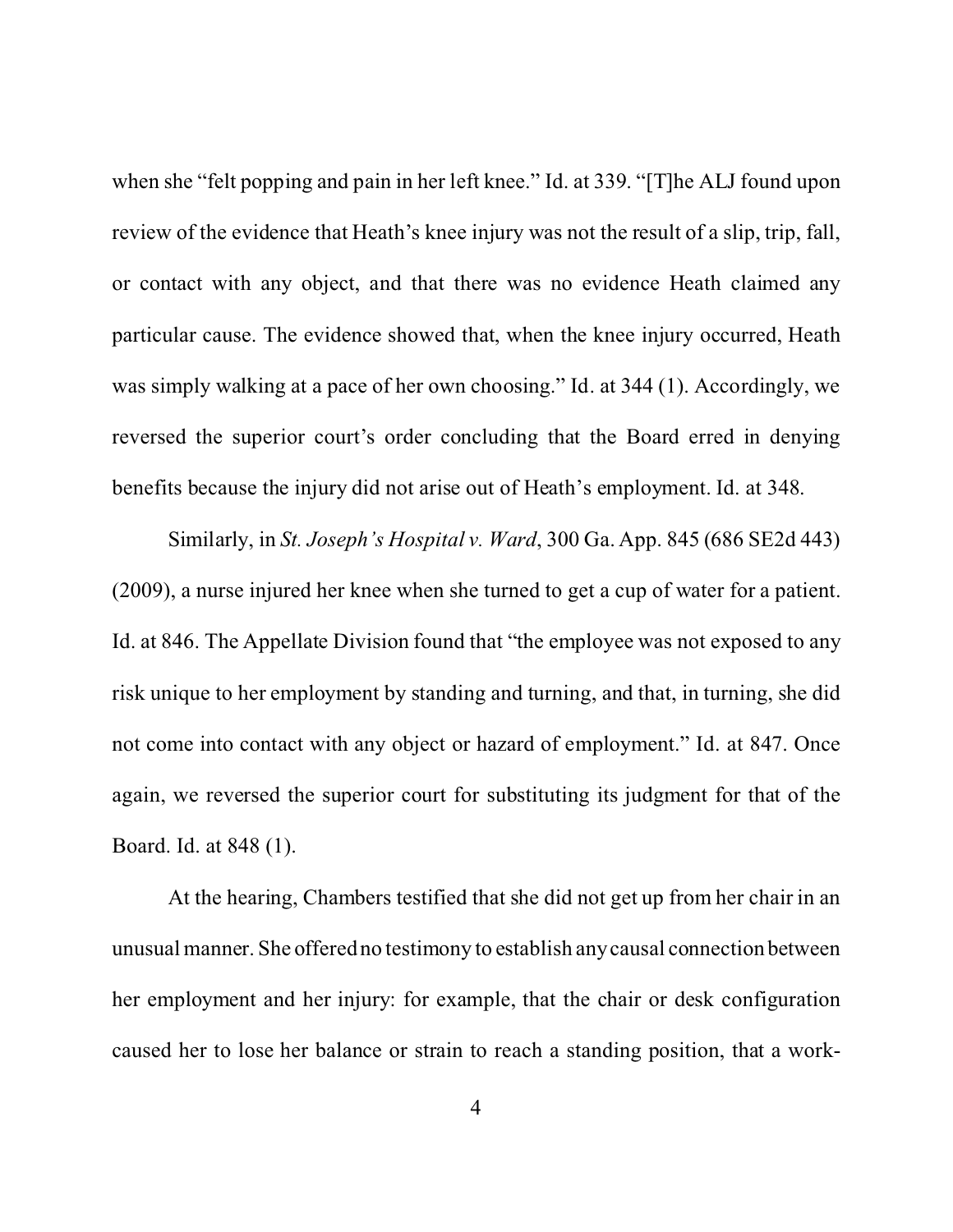related emergency such as a fire alarm caused her to jump out of the chair in a hurried manner, or that she came in contact with any object or hazard such as the desk, stairs, or a piece of equipment.

Chambers relies almost exclusively upon *Harris v. Peach County Bd. of Comm'rs*, 296 Ga. App. 225 (674 SE2d 36) (2009), arguing that we should apply across the board that case's affirmance of the Appellate Division's finding that the employee's activity arose out of employment. In *Harris*, the claimant, a custodian, dropped a pill on the floor. She injured her knee when she bent over to pick it up after her supervisor pointed it out to her. Id. at 226. The Board concluded that picking up objects from the floor was part of the claimant's duties as a custodian, but the superior court reversed, concluding that her injury arose solely from her obesity, which placed unusual strain on her knee. Id. at 226-227. We reversed the superior court's judgment, observing:

[T]he operative question is whether the claimant performed the activity in furtherance of her job duties, and this is a question of fact that is committed to the factfinder at the administrative level. In *Chaparral Boats*, the factfinder found that under the circumstances walking did not constitute an employment function, and we deferred to that finding. In this case, the factfinder found that under the circumstances bending over to pick up an object, even though it was the claimant's personal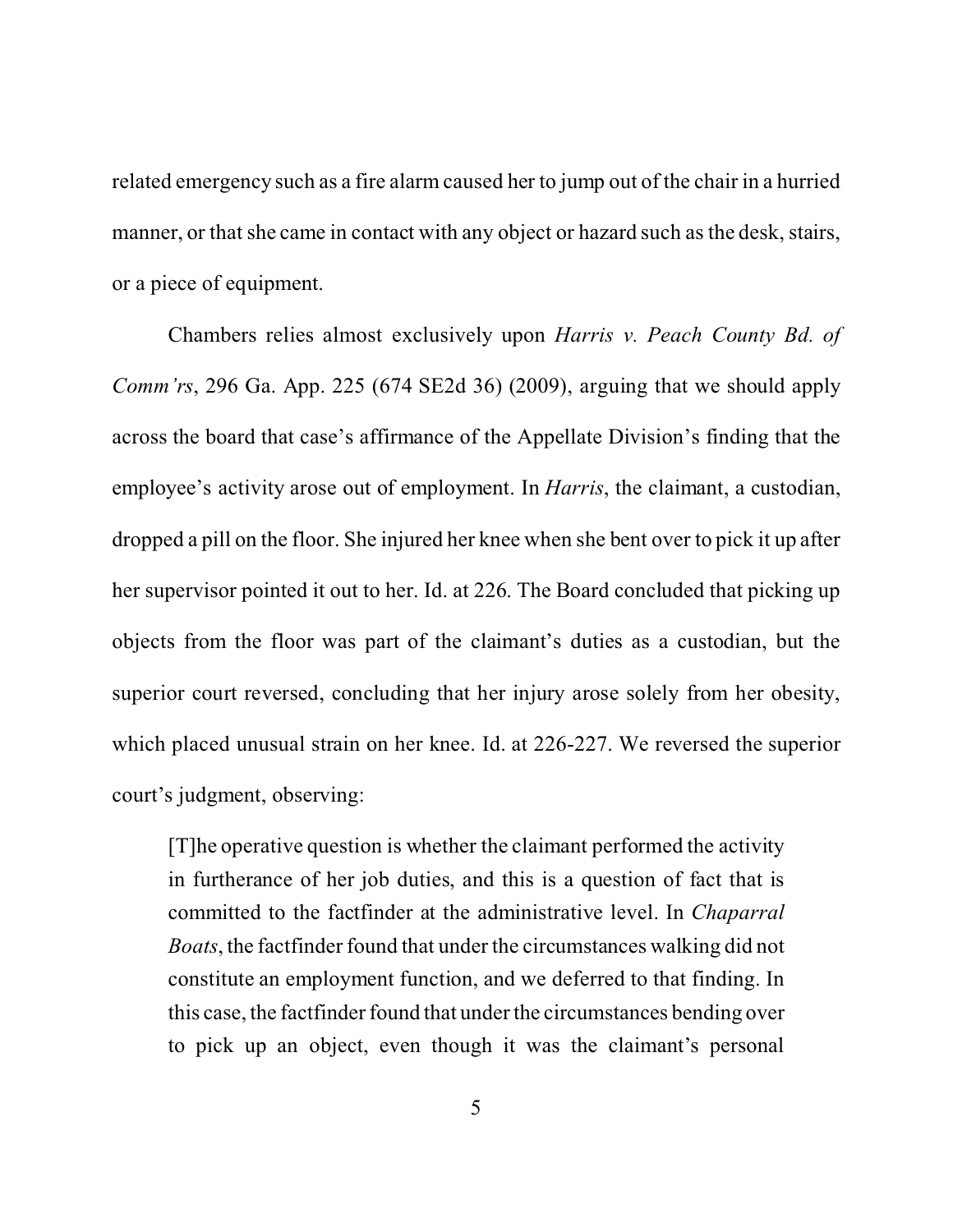medication, did constitute an employment function, and, again, we defer to that finding because *the fact-finding body must in each case remain the final arbiter of the compensability of the injury and of whether the claimant's disability arose out of the employment* as well as in the course of it.

(Citations, punctuation, and footnotes omitted; emphasis supplied.) Id. at 228-229.<sup>2</sup>

While the dissent asserts that we nevertheless may review de novo the findings of the Board in the case before us, the cases cited do not support the assertion that the Board's determination of whether an injury "arises out of" employment is subject to de novo review. In *Renu Thrift Store v. Figueroa*, 286 Ga. App. 455 (649 SE2d 528) (2007), the compensability of an injury was not at issue. In deciding the appropriate benefits and penalties due a claimant after a unilateral suspension of benefits by the employer, we construed three statutory provisions of the Workers' Compensation Act governing a statute of repose, a penalty for delayed payment by the employer, and the award of attorney fees. And in *Thornton v. Hartford Accident &c. Co.*, 198 Ga. 786 (32 SE2d 816) (1945), our Supreme Court reversed this court and applied the broad

<sup>&</sup>lt;sup>2</sup>The dissent is incorrect in asserting that a request or order from a supervisor renders a claim compensable as a matter of law, and we did not rely upon such a principle in *Harris*. There, as here, we explicitly deferred to the Board on the mixed question of law and fact as to whether an injury arose out of the claimant's employment.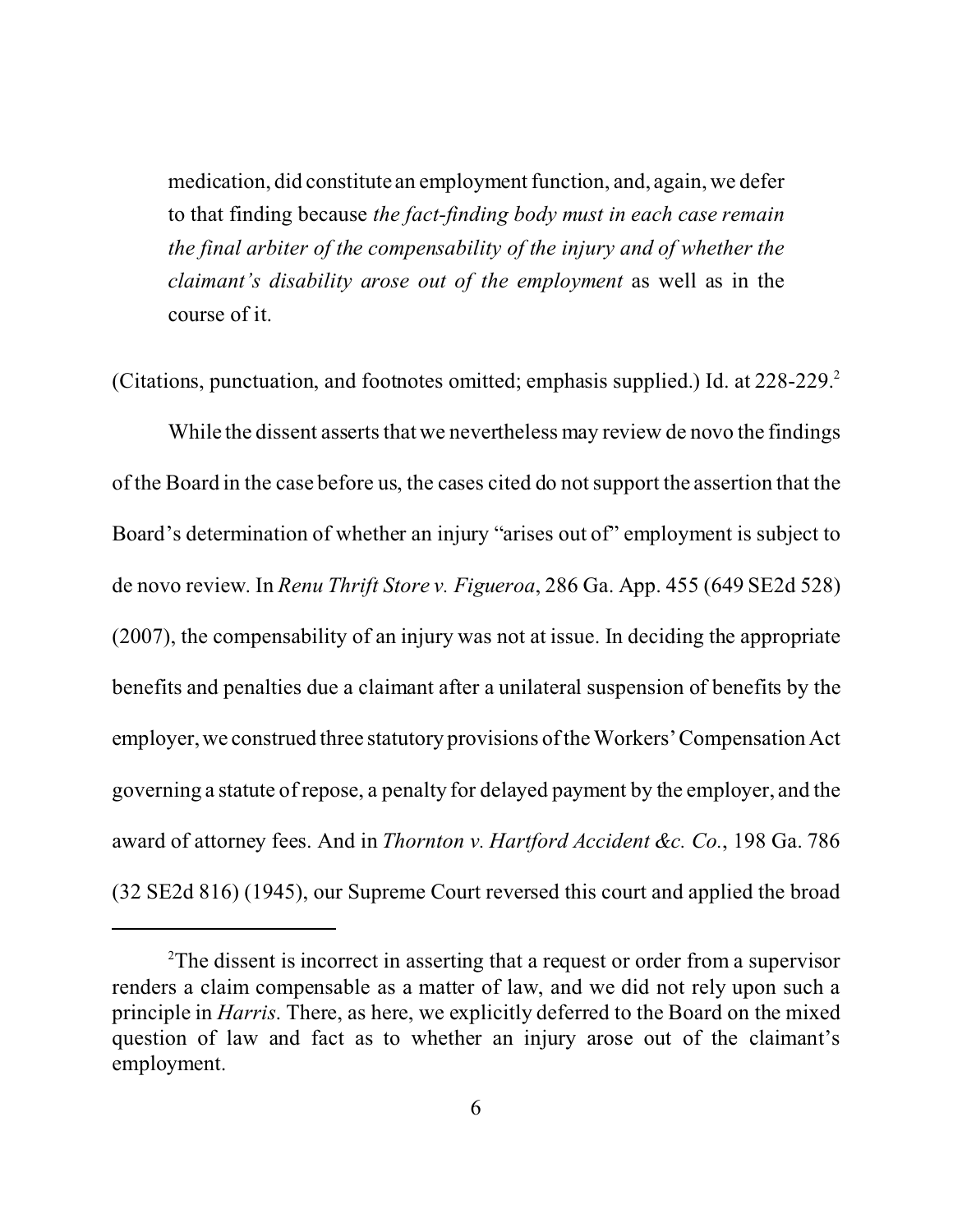"traveling salesman" rule to uphold the original finding of the Board, affirmed by the superior court, that the claimant's death from slipping on a wet street arose in the course of his employment. The court observed, "It has been so repeatedly held that where there is any competent evidence to sustain a finding by the board such finding is conclusive and binding on a reviewing court, that no citations are deemed necessary." Id. at 792. It held that the Board's original finding that the injury arose out of the claimant's employment "was authorized, and we think demanded, since the facts were undisputed." Id. at 795. It did not apply the principle of de novo review to *overturn* the Board's finding as to a mixed issue of law and fact, as to which deference to the Board's findings is required as in*Chapparral Boats* and *St. Joseph's*.

It is for this reason that *Harris* (which found that an injury was compensable) and *Chaparral Boats* and *St. Joseph's* (which found that it was not), present no question of law for de novo review. All are consistent in holding that the superior courts (and this court) may not substitute their judgment for that of the Board on the question of whether an injury arose out of the claimant's employment. To hold otherwise would work a dramatic alteration in our long-standing "any evidence" rule in this regard.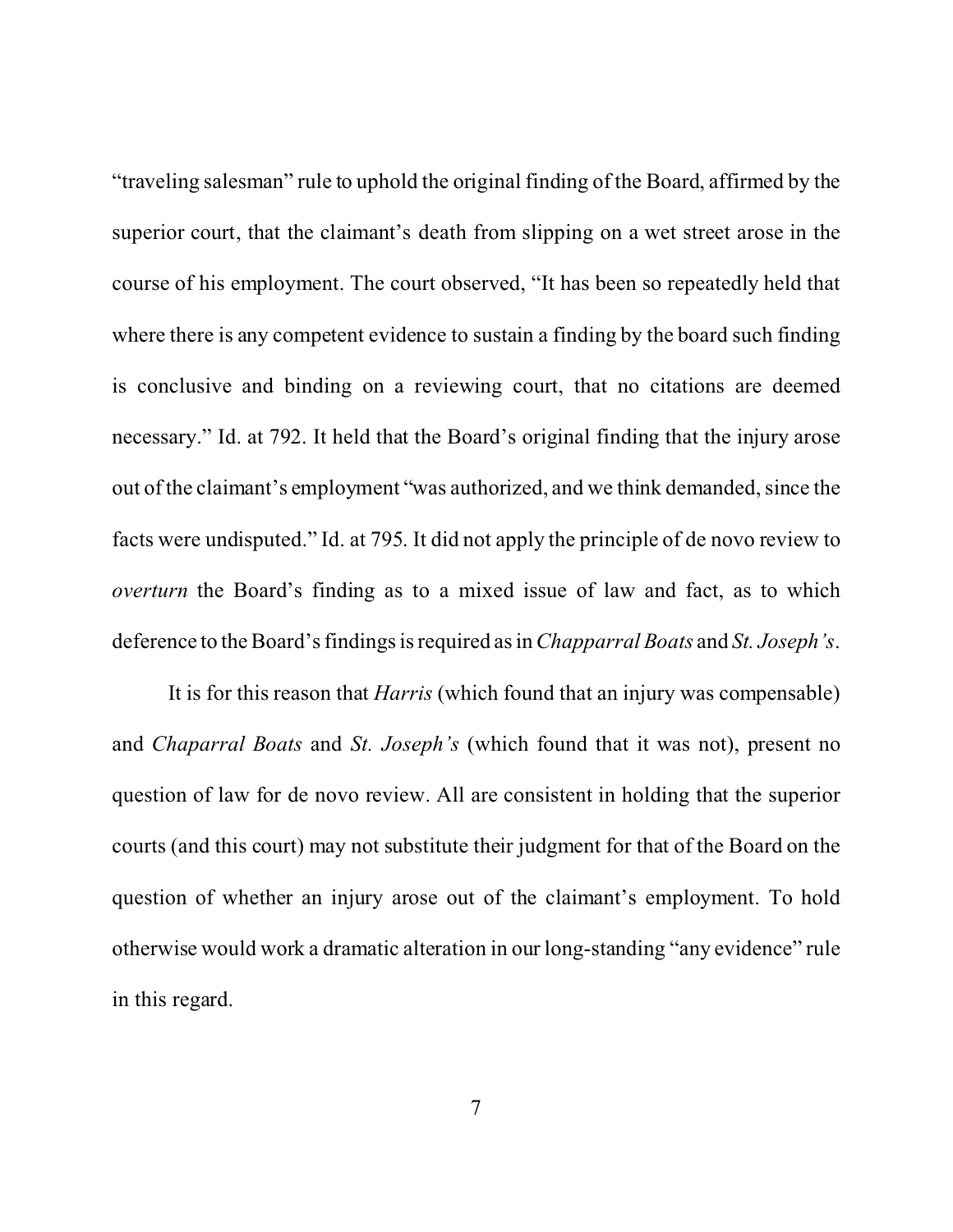An injury arises out of one's employment where there is a causal connection between the employment and the injury. The claimantcarries the burden of establishing causation. Factual questions concerning causation are properly left to the State Board to determine rather than to the superior court or the appellate courts, and the Board's findings must be affirmed if there is any evidence to support them.

(Citations and punctuation omitted.) *Hughston Orthopedic Hosp. v. Wilson*, 306 Ga. App. 893, 895 (1) (703 SE2d 17) (2010). There, we reversed the superior court because some evidence supported the Board's finding that the employee had not suffered a compensable work-related injury.

Here, there was some evidence to support the Board's determination that Chambers' injury had no causal connection to her employment, and we may not disturb it. We therefore affirm the judgment of the superior court.

*Judgment affirmed. Ellington, P. J., Doyle, P. J., Dillard and Branch, JJ., concur. Barnes, P. J., and Miller, J., dissent.*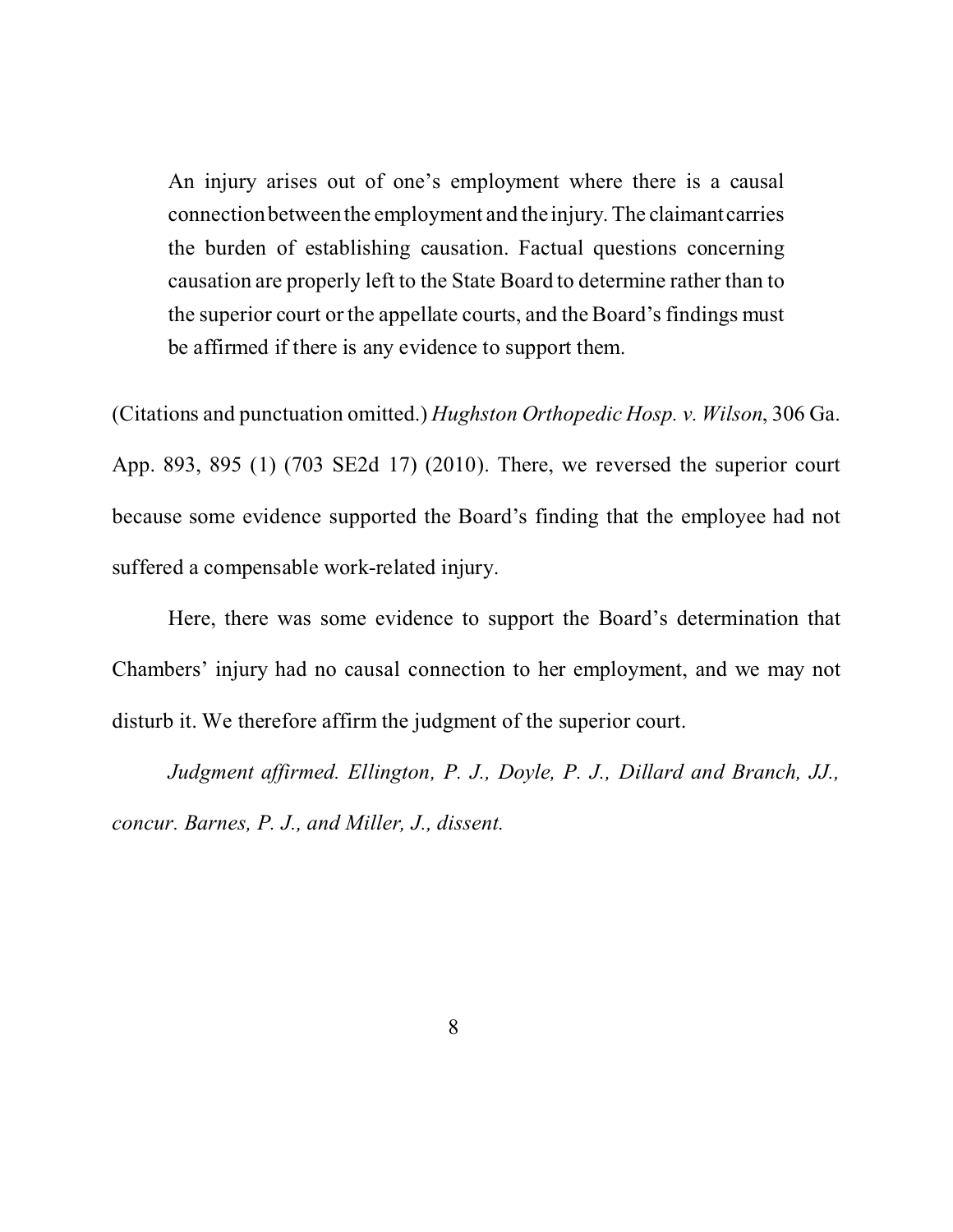## A14A0265. CHAMBERS v. MONROE COUNTY BOARD OF COMMISSIONERS.

BARNES, Presiding Judge, dissenting.

Pamela Chambers injured her knee when her supervisor directed her to get up from a desk so that he could complete some paperwork. In this context, where the undisputed evidence shows that the employee was injured while undertaking a physical activity at the express direction of her supervisor, the injury arose out of and in the course of the employment *as a matter of law*, and the employee should receive workers' compensation benefits. Because the majority concludes otherwise, I must respectfully dissent.

"The Workers' Compensation Act in Georgia is intended to have broad application so as to cover a wide variety of injuries and the pain and suffering incident to such injuries." *Hennly v. Richardson*, 264 Ga. 355, 355-356 (1) (444 SE2d 317) (1994). It is "highly remedial in nature" and "must be construed liberally in favor of the claimant in order to accomplish its beneficent purposes."(Citation and punctuation omitted.) *CGU Ins.Co. v. Sabel Indus.*, 255 Ga. App. 236, 243 (2) (564 SE2d 836) (2002). See *Gassaway v. Precon Corp.*, 280 Ga. App. 351, 354 (634 SE2d 153) (2006) (workers' compensation system is "designed especially to protect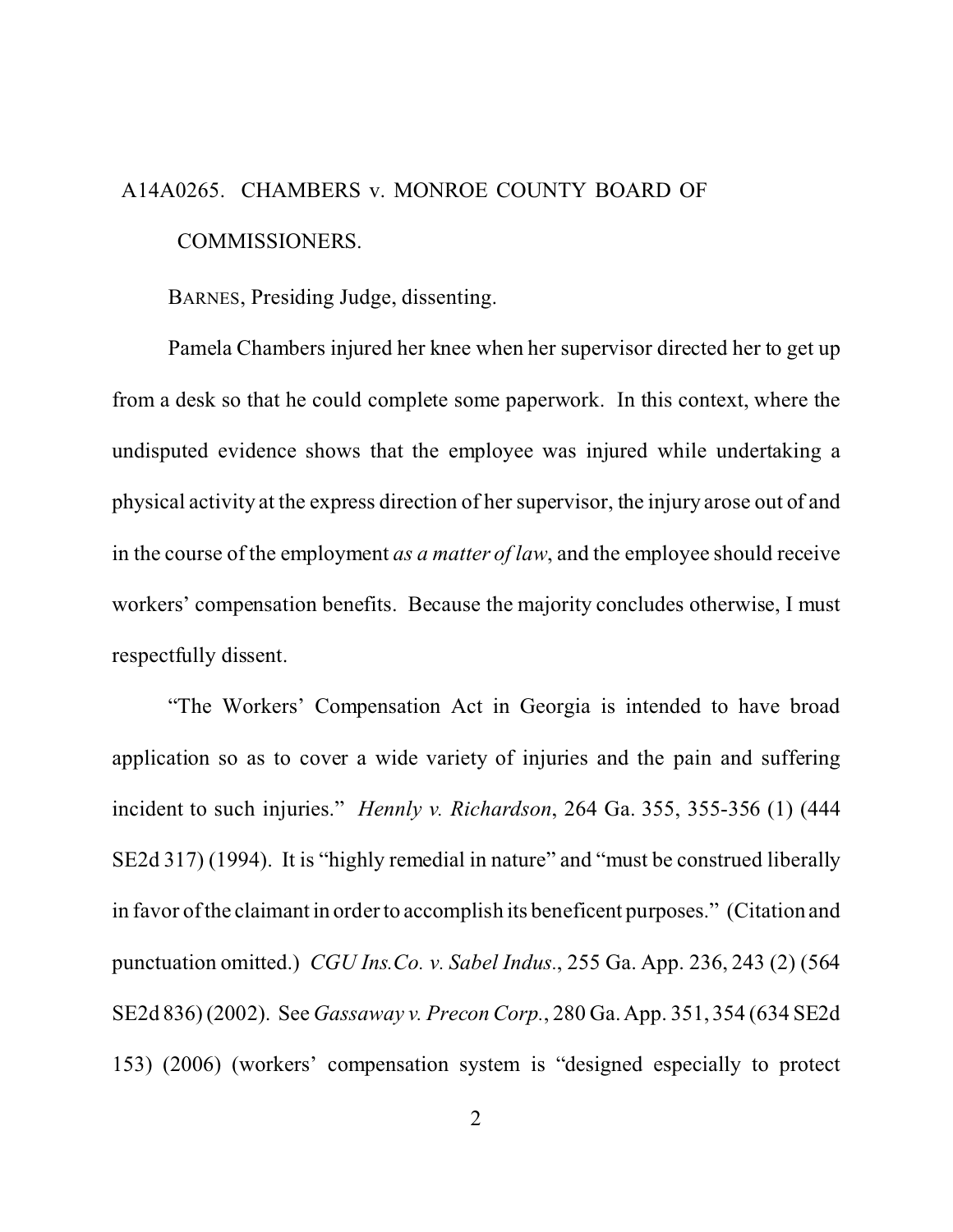workers injured in the course of their work"). We must always bear these principles in mind when analyzing whether an accidental injury is compensable under the Act.

An accidental injury is compensable under the Workers' Compensation Act if the employee's injury arose out of and in the course of her employment. See OCGA § 34-9-1 (4); *Hughston Orthopedic Hosp. v. Wilson*, 306 Ga. App. 893, 895 (1) (703 SE2d 17) (2010). "These are two independent and distinct criteria, and an injury is not compensable under the Act unless it satisfies both." (Citation and punctuation omitted.) *Dixie Roadbuilders v. Sallett*, 318 Ga. App. 228, 231 (2) (733 SE2d 511) (2012). An injury arises "in the course of" the employment

when it occurs within the period of the employment, at a place where the employee reasonably may be in the performance of [her] duties, and while [she] is fulfilling those duties or engaged in doing something incidental thereto. This statutory requirement relates to the time, place and circumstances under which the injury takes place.

(Citations and punctuation omitted.) Id. It is undisputed that Chambers' injury arose in the course of her employment, and thus that criteria has been satisfied.

"An injury arises 'out of' the employment when a reasonable person, after considering the circumstances of the employment, would perceive a causal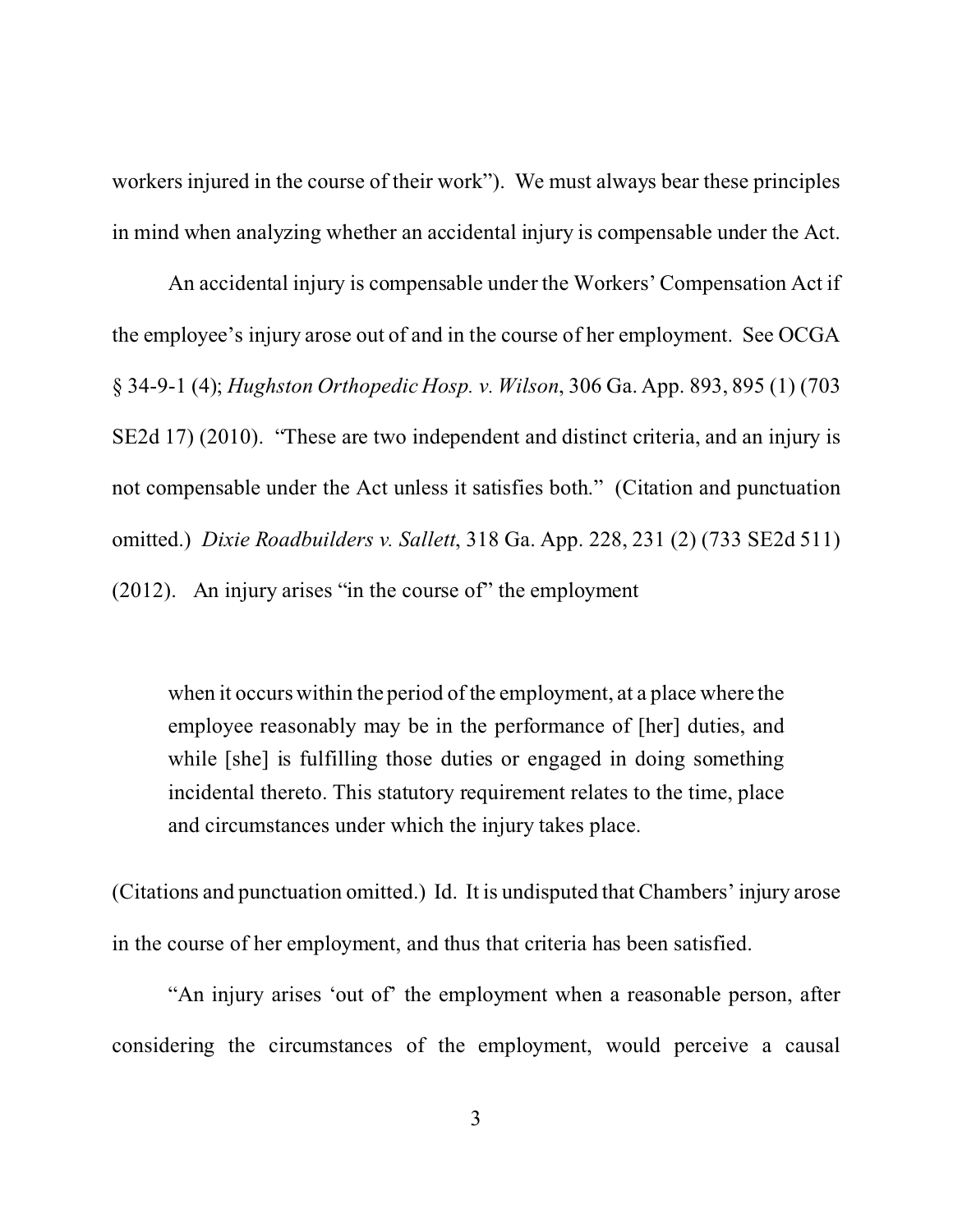connection between the conditions under which the employee must work and the resulting injury." *Hennly*, 264 Ga. at 356 (1). See *Fried v. U. S. Fidelity & Guar. Co.*, 192 Ga. 492, 495 (15 SE2d 704) (1941); *Dixie Roadbuilders*, 318 Ga. App. at 231 (2). The conditions of employment need not be the sole cause of the employee's injury; rather, the employment conditions need only be a "contributing proximate cause" to the injury sustained. See *Thornton v. Hartford Acc. & Indem. Co.*, 198 Ga. 786, 787 (32 SE2d 816) (1945). See also *Ga. Farm Bureau Mut. Ins. Co. v. Troupe*, 154 Ga. App. 108, 109 (1) (267 SE2d 834) (1980) (in case involving dispute over nofault automobile insurance coverage, court notes distinction between "contributing proximate cause" and "sole cause").

In evaluating whether an accidental injury is compensable, we must defer to the factual findings of the Appellate Division of the State Board of Workers' Compensation (the "State Board") if there is any evidence to support them. *The Medical Center, Inc. v. Hernandez*, 319 Ga. App. 335 (1) (734 SE2d 557) (2012). Moreover, "[w]hether an injury arises out of and in the course of employment is generally a mixed question of law and fact." *Lee v. Sears*, 223 Ga. App. 897 (479 SE2d 196) (1996). Significantly, however, where the material facts are not in dispute, the question whether an injury arises out of and in the course of employment is a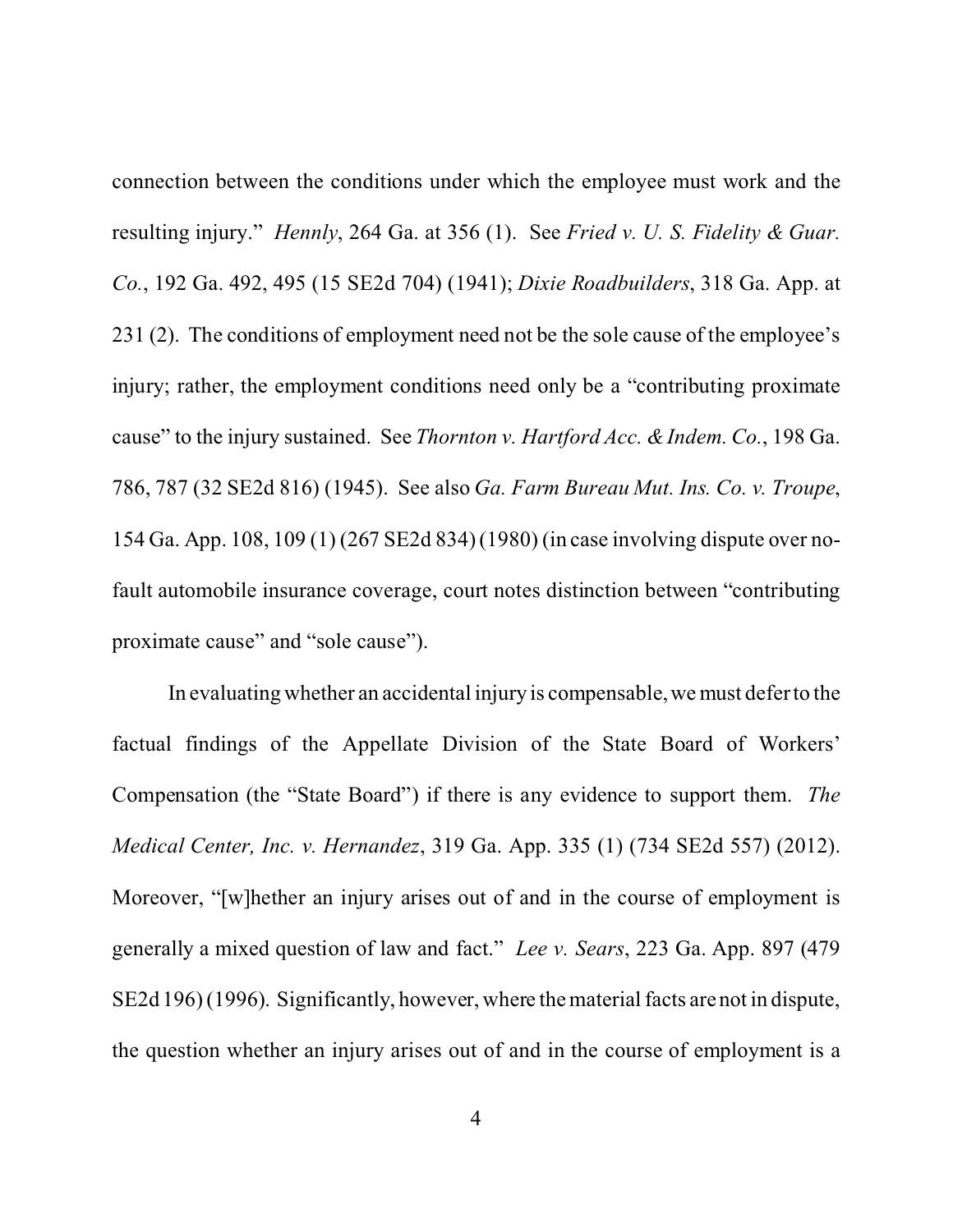question of law. See id.; *Thornton v. Hartford Acc. & Indem. Co.*, 198 Ga. 786, 795 (1) (32 SE2d 816) (1945). And "erroneous applications of law to undisputed facts, as well as decisions based on erroneous theories of law, are subject to the de novo standard of review." (Citation and footnote omitted.) *Renu Thrift Store, Inc. v. Figueroa*, 286 Ga. App. 455, 456 (649 SE2d 528) (2007). Here, the material facts are undisputed, and the issue is the application of the law to those facts to determine whether Chambers' injury arose out of her employment. Thus, contrary to the conclusion reached by the majority, the proper standard of review is de novo.

When that standard of review is applied in the present case, it is clear that the State Board and superior court erred in concluding that Chambers' injury did not arise out of her employment. This is because the undisputed record before us demonstrates that the conditions of Chambers' employment were a contributing proximate cause to her knee injury as a matter of law. Specifically, the facts show that on the day of the accident, Chambers, an EMT and firefighter, was working a 24-hour shift and had returned to the fire station after responding to an emergency call. Chambers was seated at a desk in the station when her supervisor approached and asked her to get up from the desk so that he could complete some paperwork. One of Chamber's job duties was to carry out the instructions of her supervisor, and she immediately stood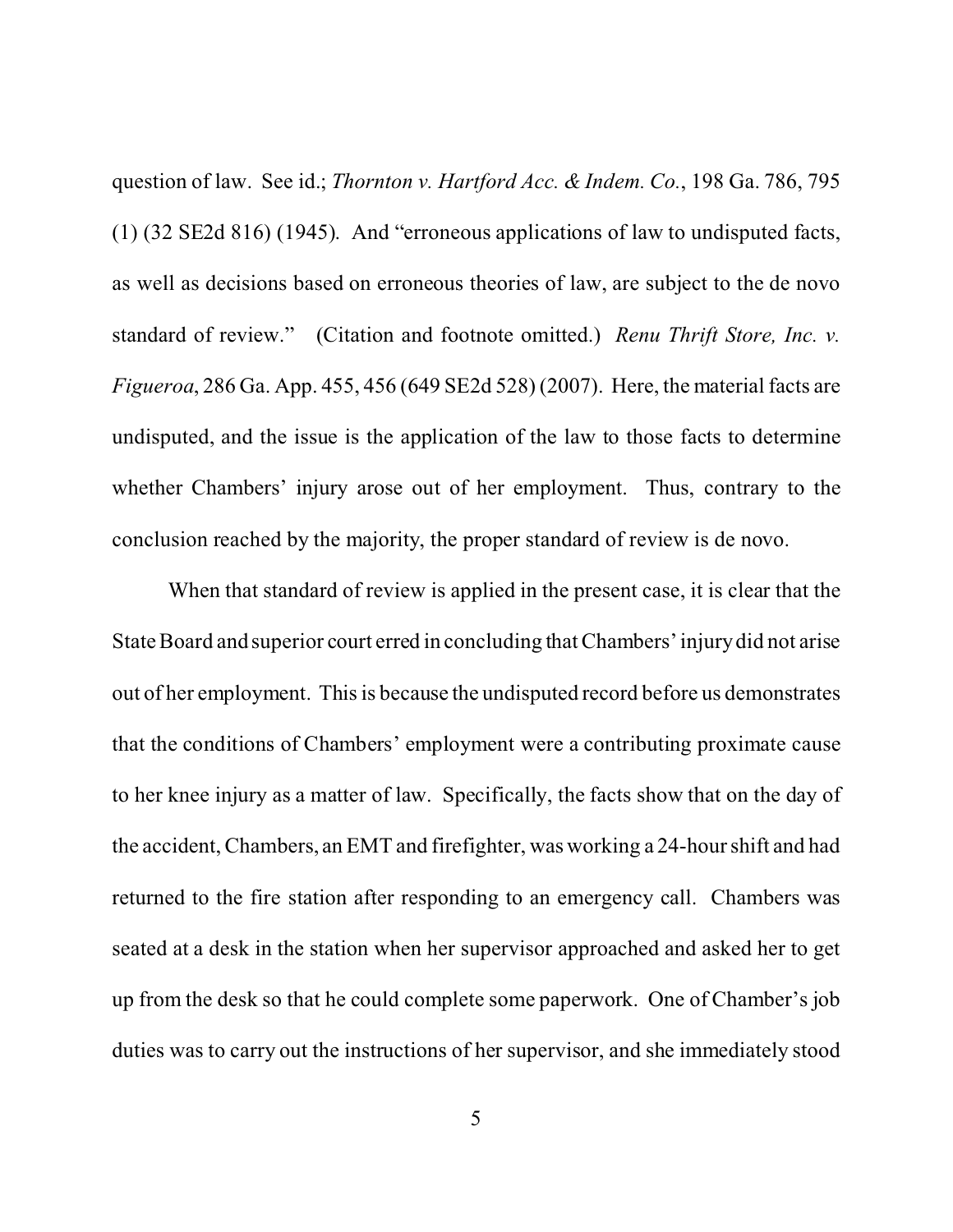up from the desk. As she rose from the desk, her left knee made a loud popping noise and she felt instant pain, signaling a knee injury that impaired her ability to carry out her work duties and ultimately required surgery.

As this record demonstrates, Chambers injured her knee as she rose from a desk at the express direction of her supervisor, as she was required to do in accordance with her job duties. In this respect, the State Board found that Chambers' supervisor "asked [her] to get up from the desk so that he could use it," and that Chambers complied and injured her knee. Thus, Chambers' supervisor directed Chambers to undertake the very movement that resulted in her knee injury. When a supervisor expressly directs an employee to undertake a specific physical activity, and the employee is then injured while carrying out that very activity, there is a sufficient causal connection between the conditions of employment and the resulting injury to warrant compensation, no matter how mundane the physical activity itself (i.e., walking, standing, etc.) may be. See, e. g., *Harris v. Peach County Bd. of Commrs.*, 296 Ga. App. 225, 228 (674 SE2d 36) (2009) (employee's knee injury, which resulted from her reaching down to pick up her personal medication off the workplace floor, was compensable, where, among other things, "her supervisor required and expected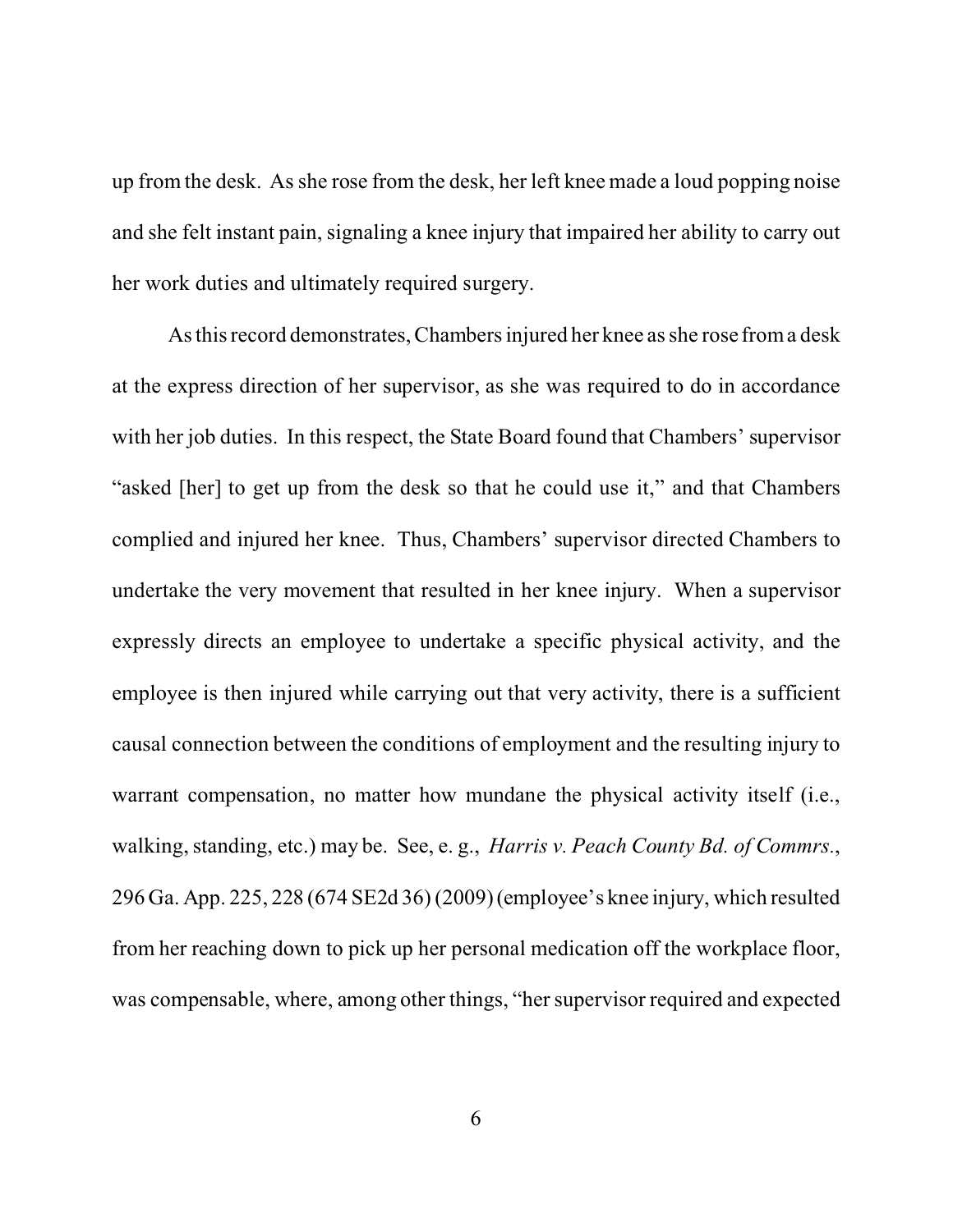her to remove the pill from the floor").<sup>1</sup> Any other result would turn the principle that the Worker's Compensation Act is to be "liberally construed to provide coverage to the worker" on its head. *Gassaway*, 280 Ga. App. at 354.

It is true that Georgia courts have stated that an employee's injury is not compensable if the injury "results from a risk to which the employee would have been equally exposed apart from any condition of employment," and that "the injury does not arise out of the employment where the causative danger is not 'peculiar to the work' in a way that causally connects the employment to the injury." (Citations and punctuation omitted.) *Chaparral Boats, Inc.*, 269 Ga. App. at 343 (1). Interpreted too expansively, however, these principles would eliminate from compensation a large number of injuries sustained at work simply because the claimant might perform the same physical activity outside of the workplace.<sup>2</sup> Where, as in the present case,

<sup>&</sup>lt;sup>1</sup> Neither *Chaparral Boats, Inc. v. Heath*, 269 Ga. App. 339 (606 SE2d 567) (2004), nor *St. Joseph's Hosp. v. Ward*, 300 Ga. App. 845 (686 SE2d 443) (2009), cited by the majority, involved a supervisor directing the employee to undertake a specific physical activity that resulted in the employee's injury.

<sup>2</sup> Notably, *New Amsterdam Cas. Co. v. Sumrell*, 30 Ga. App. 682 (118 SE 786) (1923) was the first Georgia case setting out the principles that an injury is not compensable if it "comes from a hazard to which the workmen would have been equally exposed apart from the employment," and that "[t]he causative danger must be peculiar to the work, and not common to the neighborhood." Id. at 688 (2), quoting *In re Employers' Liability Assur. Corp.*, 102 NE 697 (1) (Mass. 1913). In